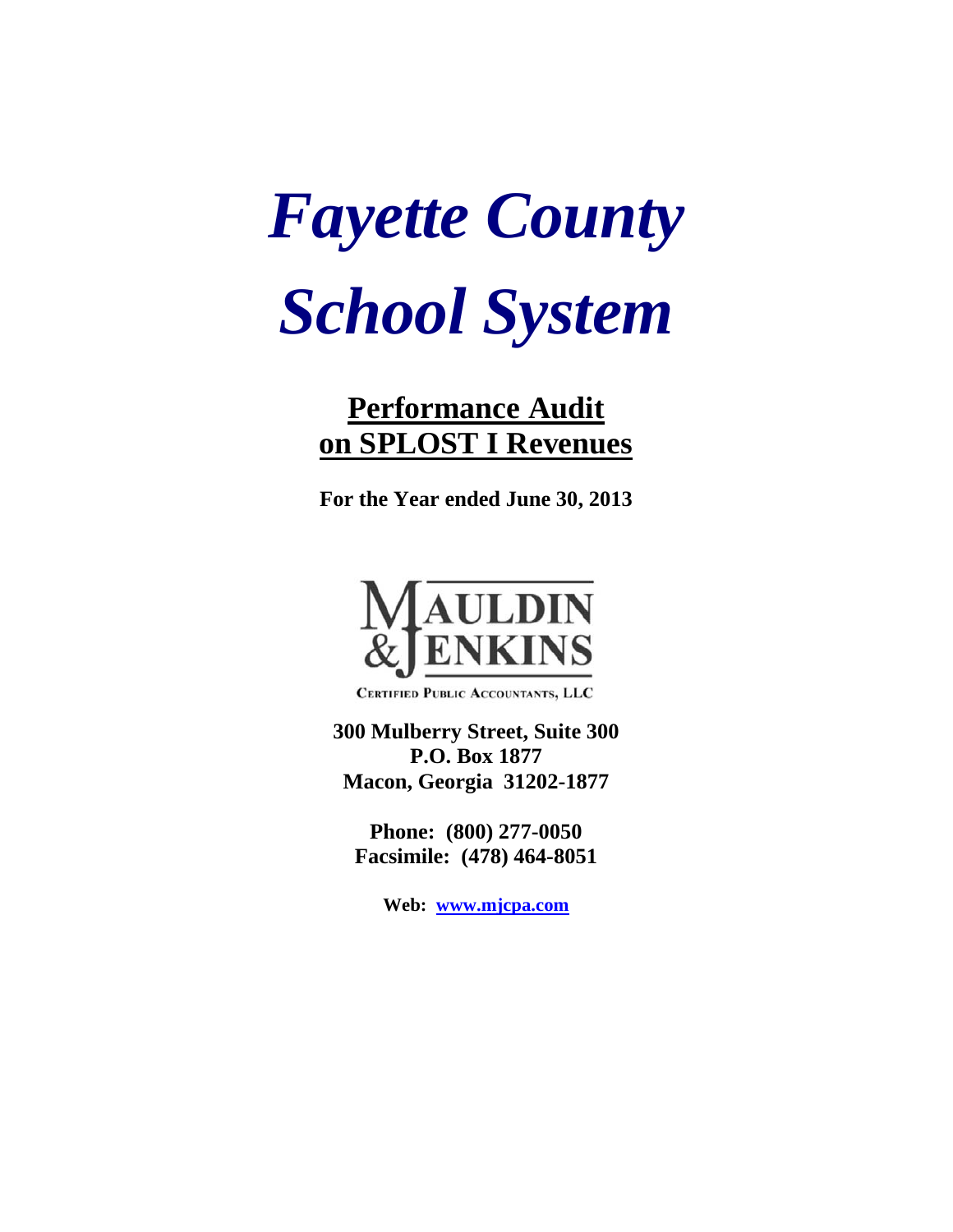

## **Table of Contents**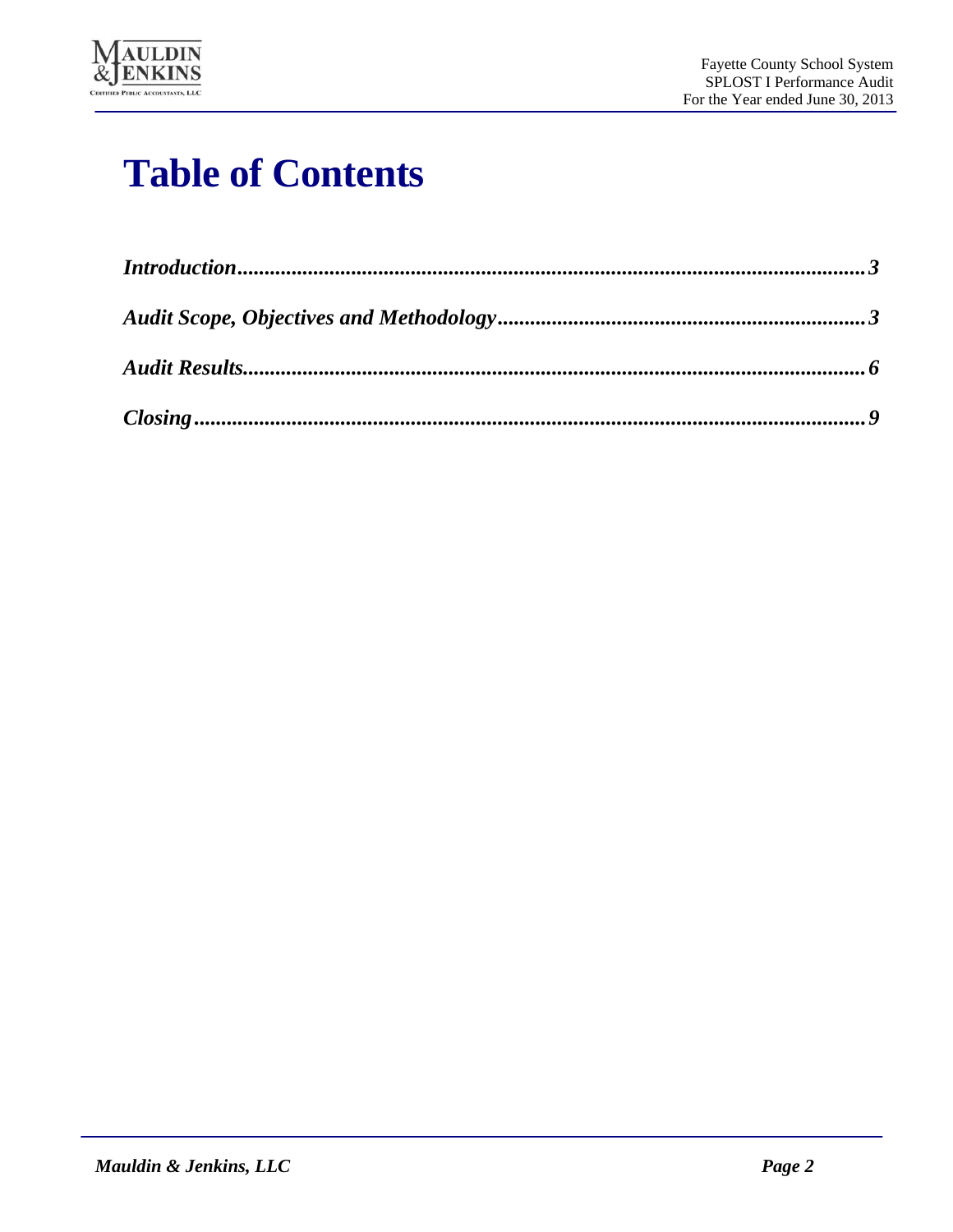

## **Introduction**

To the Members of the Board of Education Fayette County School System Fayetteville, Georgia

Georgia Code Section 20-2-491 requires public school systems to obtain continuing performance audits for expenditure of sales tax for capital outlays if the tax generates \$5 million or more annually. The independent performance audit shall:

- 1. Include a goal of ensuring, to the maximum extent possible, that the tax funds are expended efficiently and economically so as to ensure that the school system receives maximum benefit from the dollars collected.
- 2. Provide for issuance of periodic reports, not less than once annually, with respect to the extent to which tax funds are expended efficiently and economically as described in item 1 above.
- 3. Provide for issuance of periodic public recommendations, not less than annually for improvements in meeting the goal specified in item 1 above.

SPLOST, or "Special Purpose Local Option Sales Tax," is a referendum voted and approved by Fayette County voters in which one percent is added to the local sales tax for the purpose of funding building and renovation, including technology, projects for the Fayette County School System (the "School System") that would otherwise require financing through increasing residents' property taxes. SPLOST funds are also available for retiring general obligation bonded debt incurred with respect only to capital outlay projects.

The School System works under the direction of the Fayette County Board of Education (the "School Board") and its superintendent, and the projects selected for SPLOST funding are chosen by the School Board. The SPLOST I funds are used specifically for (i) paying a portion of the principal and interest due on School District Series 1999, 2001 and 2005 general obligation bonds; (ii) adding to, renovating, repairing, improving, and equipping existing school buildings and school system facilities; (iii) purchasing miscellaneous new equipment, fixtures and furnishings for the school system, including technology infrastructure, equipment and software, and safety and security equipment; (iv) acquiring textbooks; and (v) acquiring school buses and transportation and maintenance equipment. The approved resolution for the SPLOST was for raising up to \$115,000,000.

## **Audit Scope, Objectives and Methodology**

#### **Audit Scope**

M&J was engaged to conduct a performance audit of the SPLOST I program. The audit focused on the School System's compliance with state and local laws, mandates, and the receipt and expenditure of sales tax proceeds for allowable SPLOST educational purposes.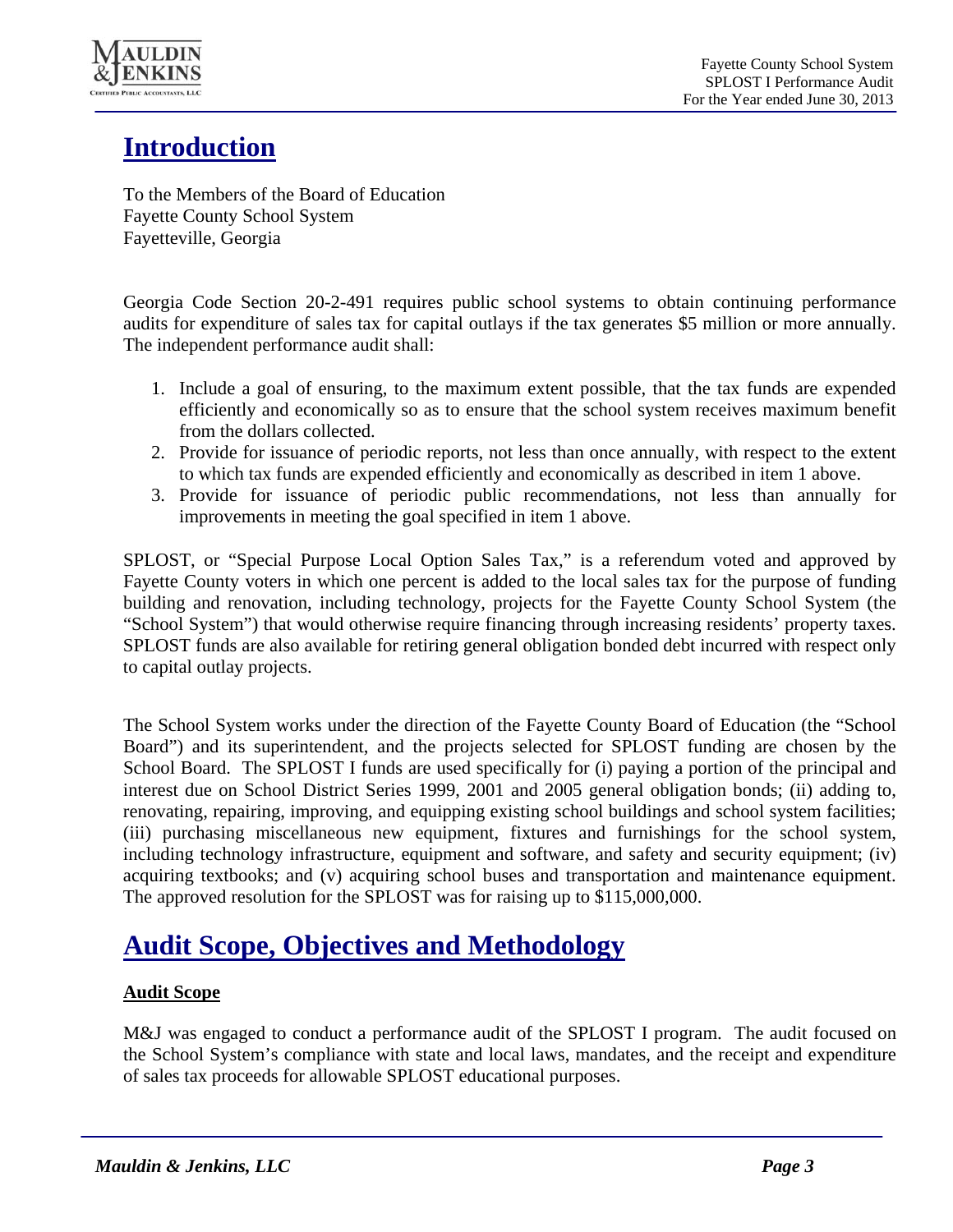

The audit covers the period from July 1, 2012 to June 30, 2013. From a listing of all disbursements made during the specified time frame, we selected 60 disbursements to test, totaling \$2,733,774.

#### **Audit Objectives**

The overall objective of the performance audit was to evaluate whether the tax funds are expended efficiently and economically so that the School System is receiving maximum benefit from the dollars collected. The specific audit objectives were:

- $\triangleright$  To determine whether the schedule of projects adheres to the approved resolutions adopted by the Fayette County Board of Education,
- To determine that the reporting effectiveness between management of the School System and the Board of Education communicates the status of SPLOST projects to ensure that legislative, regulatory, and organizational goals and objectives are achieved,
- $\triangleright$  To determine the reliability of the monitoring function to verify that actual project expenditures are not exceeding budgeted amounts,
- $\triangleright$  To determine whether there is an effective means of monitoring program performance within a projected timeline, to evaluate the validity of expenditures, and to evaluate the timely completion of each project,
- $\triangleright$  To determine the reliability, validity or relevance of financial analyses to verify that cash flows conform to forecasted projections by project and priority, and that intended economic results are accomplished,
- $\triangleright$  To determine whether effective procedures exist to verify that design and implementation of SPLOST projects adhere to applicable quality control standards,
- $\triangleright$  To determine the effectiveness of financial controls in place to ensure that the receipt and expenditure of tax revenue funds are in compliance with applicable laws and regulations, and
- $\triangleright$  To determine whether management of the School System is following Board approved procurement policies and procedures.

#### **Audit Methodology**

We conducted this performance audit in accordance with generally accepted government auditing standards. Those standards require that we plan and perform the audit to obtain sufficient, appropriate evidence to provide a reasonable basis for our findings and conclusions based on our audit objectives. We believe that the evidence obtained provides a reasonable basis for our findings and conclusions based on our audit objectives.

To ensure that the SPLOST performance audit is adequately planned, performed, and supervised, we performed the following steps:

#### *Planning*

Prior to the conduct of the audit, we determined mutual expectations in performing the engagement and meeting time lines. We discussed policies and procedures, methodologies, and other relevant aspects of the School System's SPLOST program with relevant staff. We requested various schedules from the School System's staff and discussed with them the date the fieldwork was expected to begin.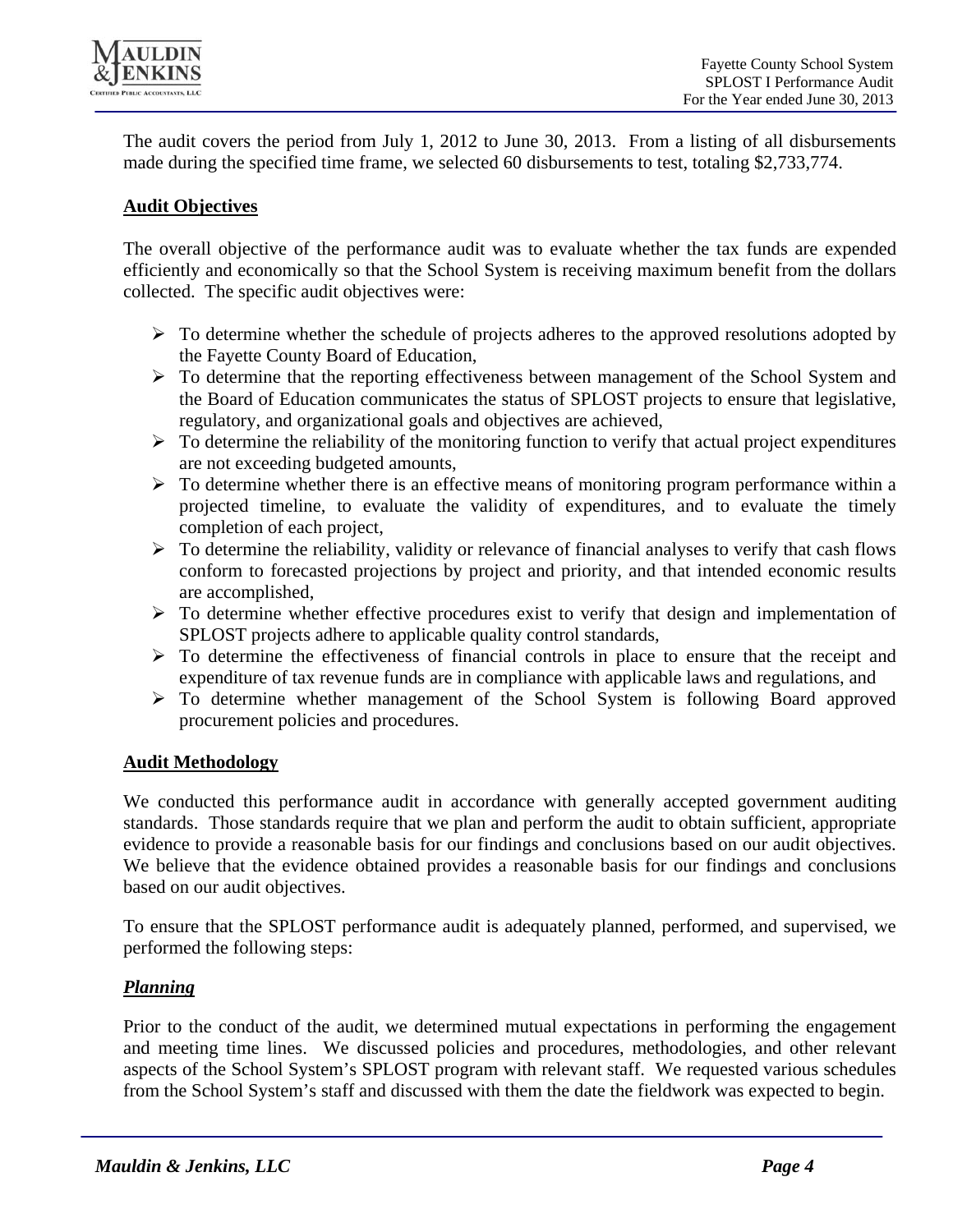

#### *Preliminary Analytical Review*

The preliminary analytical review provided direction to our audit approach. In this analysis, we developed expectations related to projects, program documentation, key personnel, program organization, and account balances and relationships among those account balances. During the audit, tests were designed to confirm the expectations developed during our preliminary analytical review. We also performed a preliminary analytical review to analyze the laws governing SPLOST funds and to identify in advance the critical audit risk areas.

#### *Risk Assessment*

Our audit approach is risk-based, whereby we assess risks for each identified objective. These assessments include an assessment of inherent and control risks to determine a combined risk assessment. Depending on the combined risk assessment, we performed substantive or analytical procedures, or a combination of both, to test the related objectives. These assessments were made during the planning process and throughout the engagement.

#### *Understanding the Control Environment and Testing Key Controls*

We examined the School System's internal controls related to the SPLOST program, focusing on formulating comments and suggestions for improving operations. We used a discussion memorandum format to document the relevant accounting cycles and processes from start to finish. We also completed questionnaires to further document an understanding of the School System's internal controls. Utilizing our understanding of the control environment, we tested certain internal controls to provide further support for the audit.

#### *Preparation of a Tailored Audit Program*

Based upon preliminary analytical review, control documentation, and testing, audit programs were designed in order for conclusions to be reached for each audit objective.

#### *Reporting*

At the conclusion of the performance audit, we prepared a preliminary report of findings and a written analysis of proposed recommendations in draft form. This preliminary report and analysis was presented to the School System's representatives. After obtaining and incorporating management comments in our report and upon completion of the presentation and review of the report and analysis by the School System's representatives, we provided a public report of the results of the annual performance audit.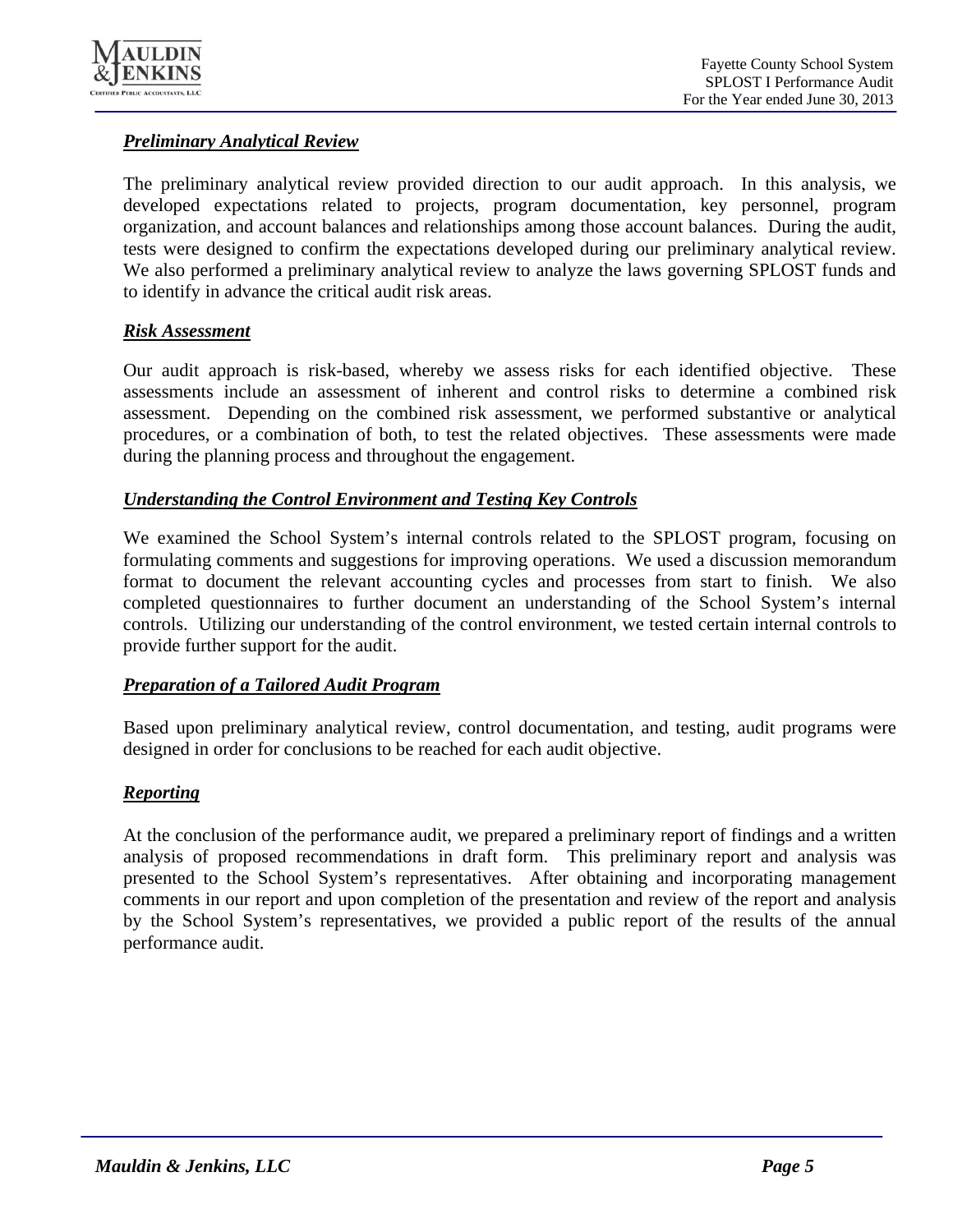

## **Audit Results**

Based on the results of our audit, we conclude that the Fayette County School System's SPLOST I Program is operating in compliance with all applicable laws and regulations, the referendums approved by the County's citizens, and industry best practices. The following are the specific results of our audit:

*Objective #1:* To determine whether the schedule of projects adheres to the approved resolution adopted by the Fayette County Board of Education

*Procedures:* M&J obtained a copy of the SPLOST I Resolution as approved by the Board of Education and the voters of Fayette County. We obtained a detailed listing of all disbursements for capital projects from management and we vouched a sample of expenditures to supporting documentation such as vendor invoices.

*Results:* Based on the results of our disbursement test, all of the expenditures tested were related to projects approved in the SPLOST resolution.

*Objective #2:* To determine that the reporting effectiveness between management of the School System and the Board of Education communicates the status of SPLOST projects to ensure that legislative, regulatory and organizational goals and objectives are achieved

*Procedures:* M&J discussed the policies and procedures for communication with the Board with senior management. Based on our inquiries, management prepares an updated SPLOST report for the Board each month. We obtained and reviewed the agendas and minutes for all Board meetings during fiscal year 2013 noting the inclusion and discussion of the SPLOST projects.

*Results:* Based on the results of the inquiries made and review of agendas and minutes of the Board meetings, management of the School System has an effective method in place to communicate with the Board in regard to the financial and construction status of each project to ensure that legislative, regulatory, and organizational goals and objectives are achieved.

*Objective #3:* To determine the reliability of the monitoring function to verify that actual project expenditures are not exceeding budgeted amounts

*Procedures:* M&J discussed the monitoring of expenditures versus budget with senior management. Based on our inquiries, we ascertained that the Assistant Superintendent reviews and approves all project expenditures. The Assistant Superintendent maintains a cash flow spreadsheet for the SPLOST projects which includes purchase commitments, SPLOST receipts, and SPLOST expenditures. M&J also reviewed disbursements as described in Objective #1 for the Assistant Superintendent approval and the minutes of the Board meetings noting that the Board is aware of all disbursements.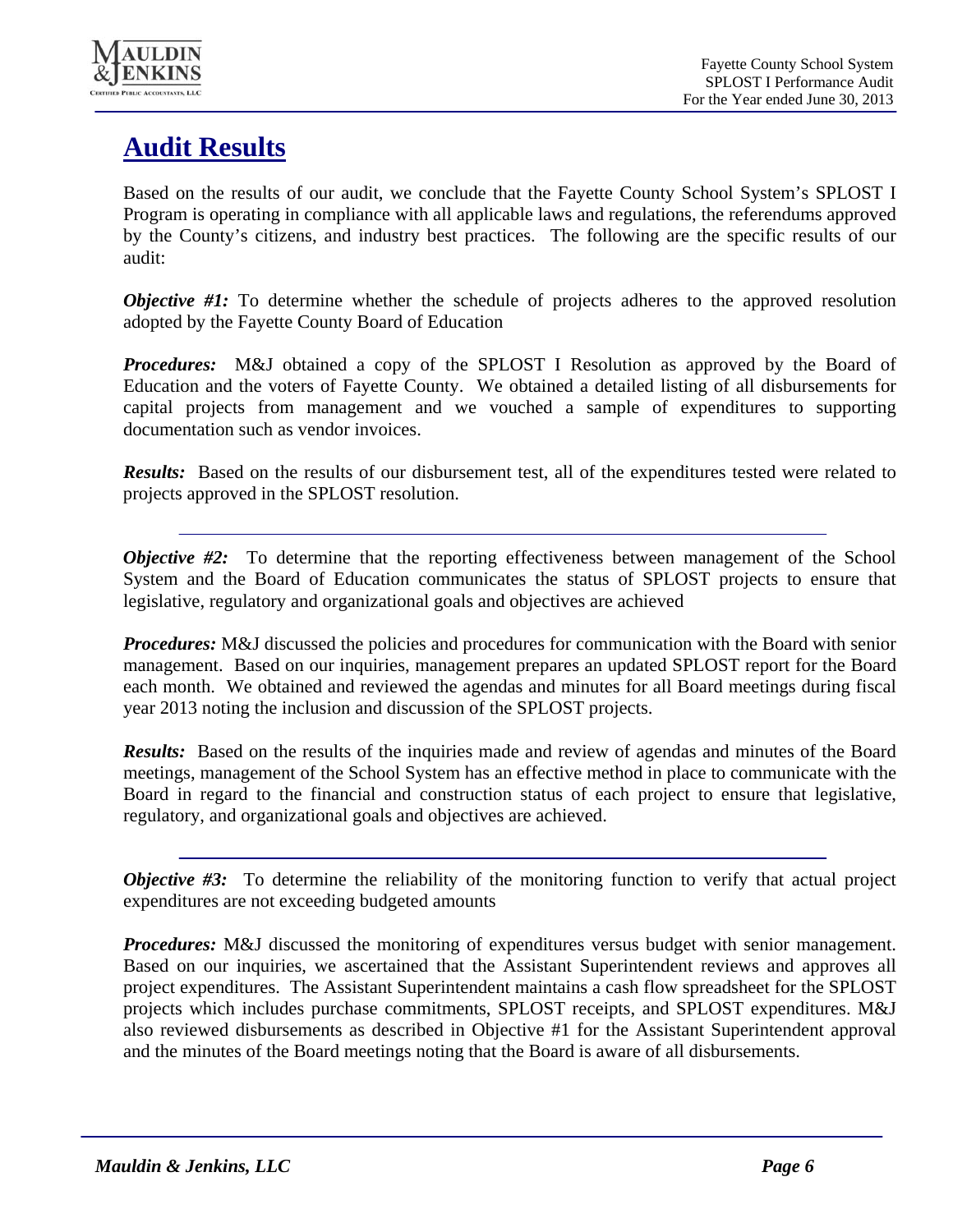

*Results:* Based on the results of inquiries made, review of Board minutes, and review of disbursements as part of our disbursement test, an adequate process is in place to monitor expenditures to ensure that actual project expenditures do not exceed budgeted amounts.

*Objective #4:* To determine whether there is an effective means of monitoring program performance within a projected timeline, to evaluate the validity of expenditures, and to evaluate the timely completion of each project

*Procedures:* M&J discussed the monitoring of projects with senior management. Based on our inquiries, we ascertained that management visits the sites upon completion of a particular school and approves the work completed before payment is remitted. M&J reviewed all minutes from the Board meetings noting that board members were being provided with information regarding the projects during the audit period. Additionally, M&J conducted a disbursement test, as described in Objective #1, to ensure that the School System had policies and procedures in place to ensure that expenditures are properly approved by an individual who reviews the work on site to ensure that invoices submitted are valid in regard to work completed.

*Results:* Based on the results of inquiries made and review of Board minutes, the School System has an effective program in place to monitor program performance and to ensure the timely completion of each project within the projected timeline. Additionally, the School System has policies and procedures in place to ensure that expenditures incurred and paid are valid expenditures of the SPLOST projects.

*Objective #5:* To determine the reliability, validity or relevance of financial analyses to verify that cash flows conform to forecasted projections by project and priority, and that intended economic results are accomplished

*Procedures:* Per discussions with senior management, management prepares a SPLOST update report and submits it to the Board at each month's Board meeting. M&J reviewed all agendas and minutes for all Board meetings for fiscal year 2013 noting inclusion of these updates. Additionally, per discussions with senior management, the Assistant Superintendent prepares a cash flow analysis based on actual SPLOST collections for management and the Board's review. M&J obtained and reviewed the cash flow analysis during our fieldwork.

*Results:* Based on the results of inquiries made, review of Board agendas and minutes, and review of cash flow analyses, there is an adequate process in place to monitor cash flows to ensure that financial analyses used for verifying that cash flows conform to forecasted projections by project and priority are reliable, valid, and relevant and that the intended economic results are accomplished.

*Objective #6:* To determine whether effective procedures exist to verify that design and implementation of SPLOST projects adhere to applicable quality control standards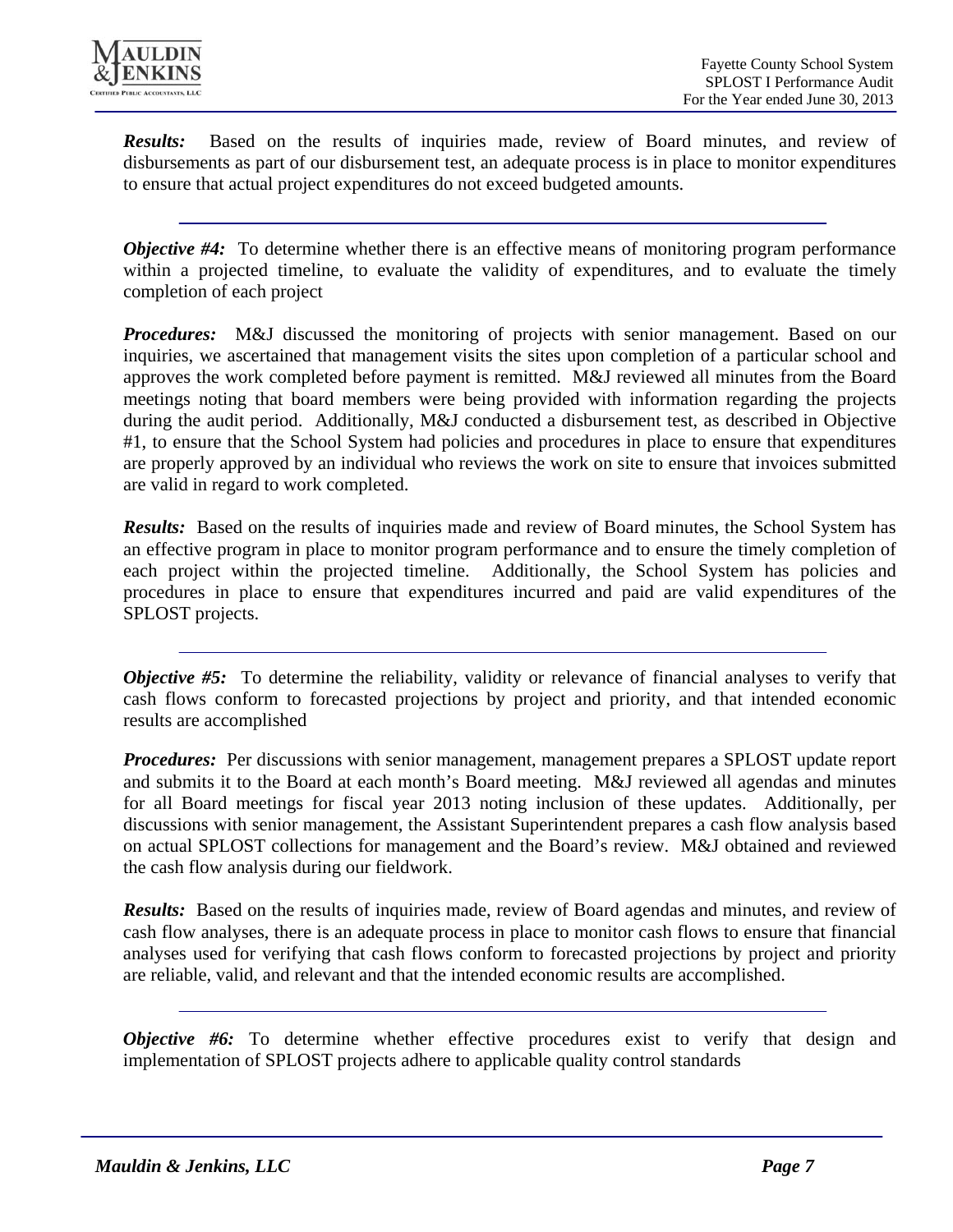

*Procedures:* M&J discussed procedures in place to monitor the design and implementation of SPLOST projects with senior management. M&J conducted a disbursement test, as described in Objective #1, to determine whether management of the School System had policies and procedures in place to ensure that expenditures are properly approved by an individual who reviews the work on site to verify that invoices submitted are valid in regard to work completed.

**Results:** Based on the results of inquiries made and review of invoices, effective procedures are in place to verify that the design and implementation of the SPLOST projects adhere to applicable quality control standards.

*Objective #7:* To determine the effectiveness of financial controls in place to ensure that the receipt and expenditure of tax revenue funds are in compliance with applicable laws and regulations

*Procedures:* M&J discussed financial controls in place with senior management. M&J obtained and reviewed the Board meeting agendas and minutes for the audit period noting inclusion of a SPLOST financial update. Additionally, as described in Objective #1, M&J performed a disbursement test over expenditures.

*Results:* Based on the results of inquiries made, review of Board agendas and minutes, and results of our disbursement test, effective financial controls are in place to ensure that the receipt and expenditure of tax revenue funds are in compliance with applicable laws and regulations.

*Objective #8:* To determine whether management of the School System is following Board approved policies and procedures

*Procedures:* In order to test the procurement practices of the SPLOST Program, M&J obtained a copy of Board policy in regard to bids and procurements, and held discussions with senior management regarding the procurement process for those contracts procured during the fiscal year. We then reviewed the procurement process and related documents, denoting evidence that Board procurement policies and procedures were followed for all projects procured during the audit period.

**Results:** Based on discussions with senior management, review of Board policy, and review of procurement documents, M&J ascertained that Board policy is being followed for contracts procured for SPLOST projects.